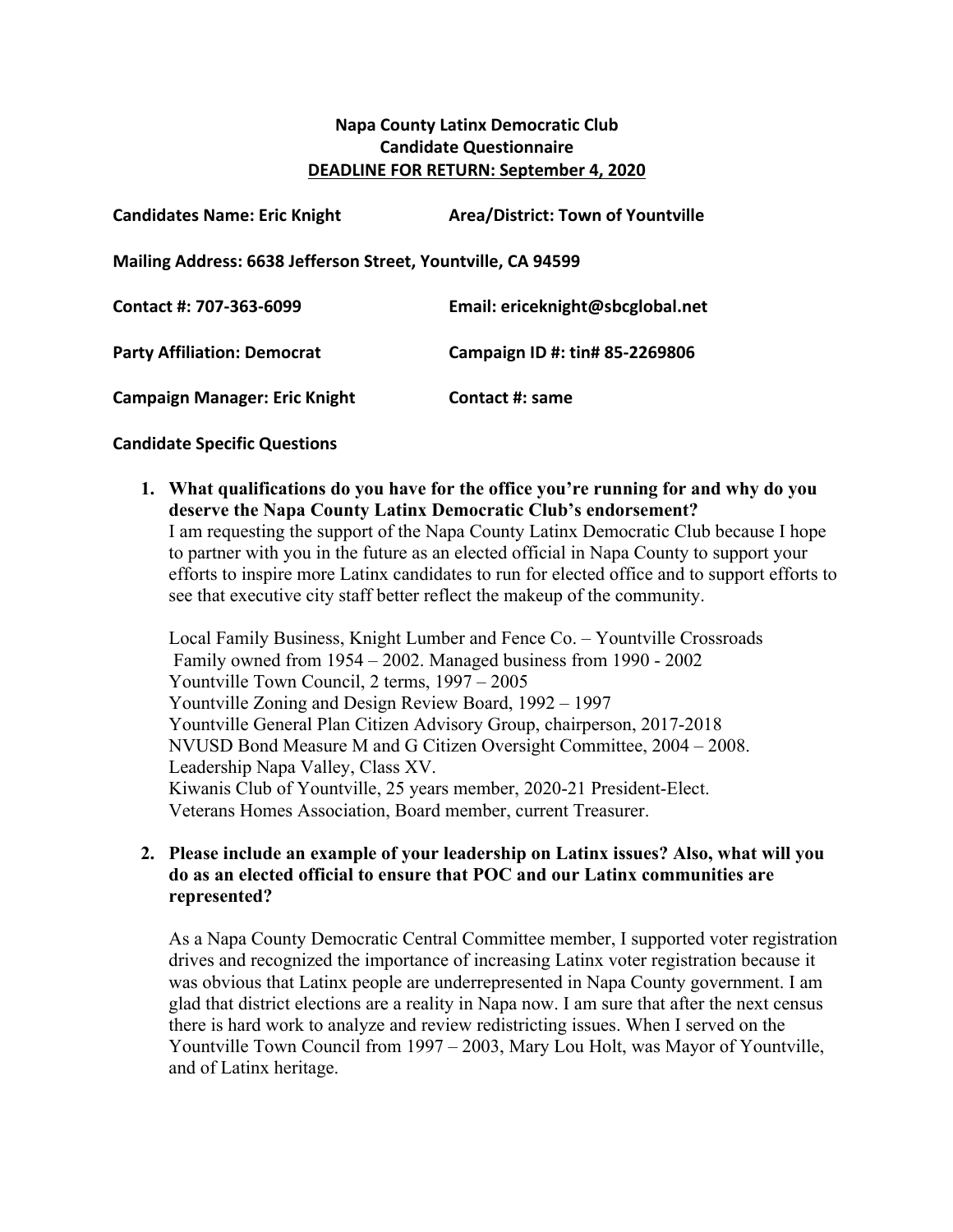#### **What are your top three priorities, and how will you ensure that you accomplish those?**

*To always be mindful of and represent resident priorities from the Envision Yountville community surveys when reviewing and discussing new commercial and residential projects, and implementing General Plan policies, including climate action programs.*

*To work with Town Council to actively represent and build stronger connections with Veterans Home members as CALVET, and the State Legislature review the Home's facility and services.*

*To support programs and projects lead by the Town and local non-profits that make meaningful connections with Yountville residents, including Veterans Home members and Spanish speaking residents.*

*To support housing policies that create opportunities for people to live and work in Yountville and the Napa Valley. When we work together to promote diverse and inclusive neighborhoods then we are building a sustainable and thriving community for the future.*

The theme for my campaign is **"Building Community"** because I envision civic leadership as an engaging and collaborative process that values dialogue and consensus. Josh Wilson in his song, Revolutionary, says, "Maybe I'm not like you, but I'll walk a mile in your shoes if that means I might see the world the way you do". This understanding of civic leadership and these values were a priority when I served on the Town Council from 1997 – 2005. I have not changed and will serve again with these values.

### **Issues**

#### 4. **Latinx community members are often deemed essential workers, what will you do to mitigate the effects essential workers suffer during this pandemic, including your employees?**

I believe that Yountville can do significantly better to reach Latinx community members, including people living in the unincorporated area around the Town of Yountville to provide information and public resources to help during this crisis. I will challenge the Town Council and Town staff to report and provide a work plan to improve the Town of Yountville's outreach.

#### 5. **How will you tackle the next upcoming natural and public health disaster and how will this plan actively engages the Latinx Community? What is your plan to ensure that disaster planning is culturally competent and provides language access?**

As I mentioned above in the last question, I do not believe the Town of Yountville's outreach to the Latinx community is enough. As I mentioned, I will challenge staff to report on the Town's disaster planning and to explain how those can better reach and serve the Latinx community.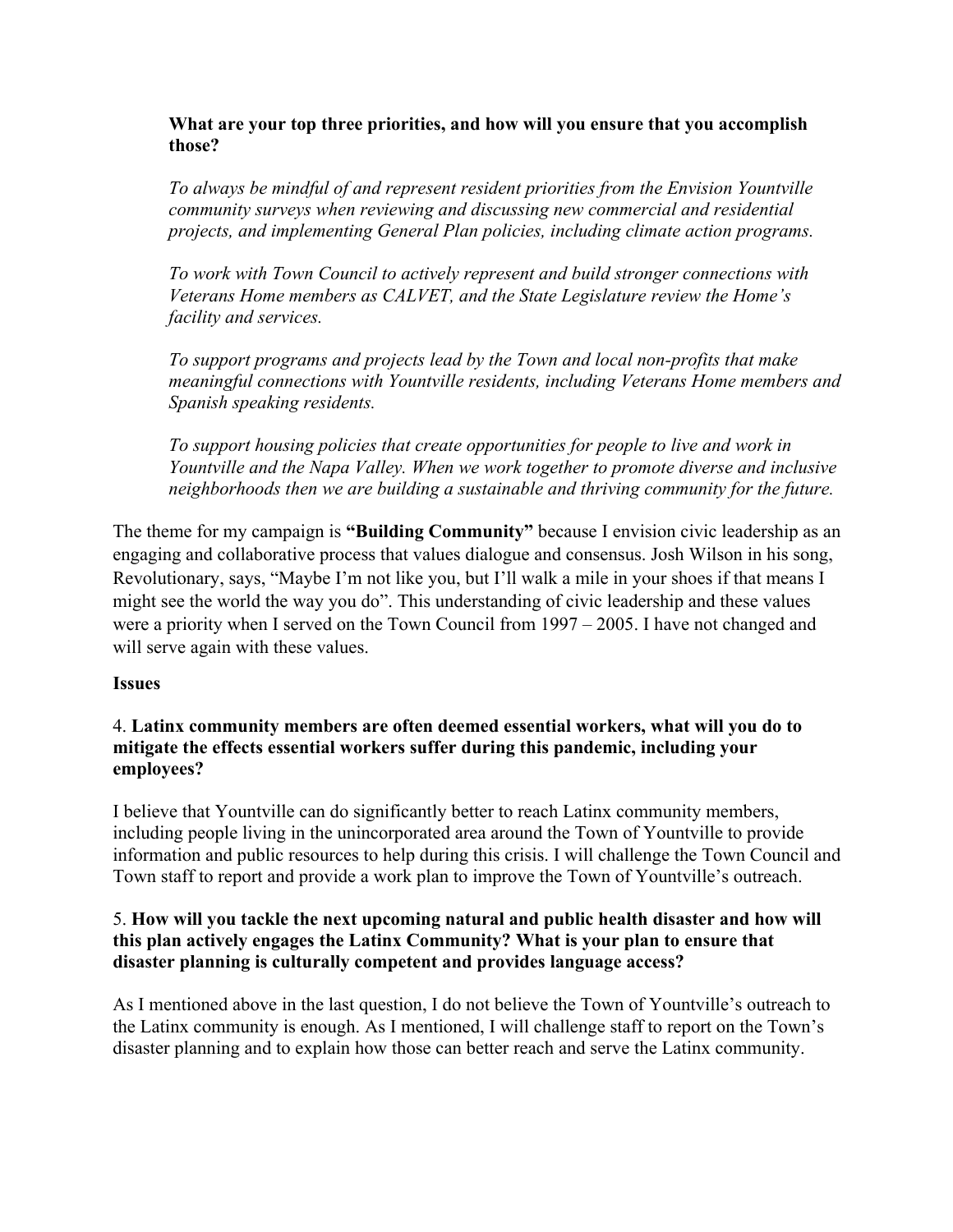## 6. **What is your stance on Black Lives Matter? How do you link this movement to the needs of the Latinx community?**

*"Do not get lost in a sea of despair. Be hopeful, be optimistic. Our struggle is not the struggle of a day, a week, a month, or a year, it is the struggle of a lifetime. Never, ever be afraid to make some noise and get in good trouble, necessary trouble."* **John Lewis**

The Black Lives Matter movement is the extension of the Civil Rights Movement. I was fortunate and honored to hear John Lewis speak at a labor event at Mare Island a few years ago. John Lewis began his Civil Rights work over 50 years ago, and his life ended days after standing in the streets of Washington DC with Black Lives Matter painted on the street. The Civil Rights movement is a movement for all POC. Standing with and working with the Latinx community is important Civil Rights work.

## 7. What is your stance on re-appropriating police funding? What does this mean to you in **your role and what policies will you pursue to address this call to action?**

The Town of Yountville has a contract with the Napa Sheriff's office for police services. If elected I will talk with the Town Council, Town staff, and Sheriff Robertson to hear their thoughts on this issue. I believe that police, mental health, and domestic violence prevention funding needs to be reviewed and assessed to see where funding can best be used to help diffuse and lessen violent confrontations with law enforcement.

8. **Families of all ranges continue leaving our community because it is too expensive for them to live here. Many families are doing long commutes in order to work here, therefore increasing their carbon footprint, missing on important family time, and much more. What is your commitment and plan to increase workforce housing so families that work here are able to live here? And what will you do to help keep families that are living here to remain here (e.g. increase the quality of life, health and wellness, youth and children activities, etc.…)**

Napa County and all municipalities need to work together to provide more opportunities for workforce housing. Yountville will be reviewing its Housing Element in a few years, but before then Association of Bay Area Governments will provide Napa County with new housing number and we need to work together to provide that housing for people so they can live and work in the Napa Valley. I support the Town of Yountville Housing Authority's new program, the HOME Tenant based Rental Assistance Program that works with the City of Napa.

### **9. Do you believe it is the role of elected officials to take policy steps to assure adequate affordable housing? Yes, XXX No \_**

### **YES.**

**9a. Specifically, what suggestions do you have to make housing more affordable? And would you support requiring new developments to set aside a certain percentage of affordable housing?**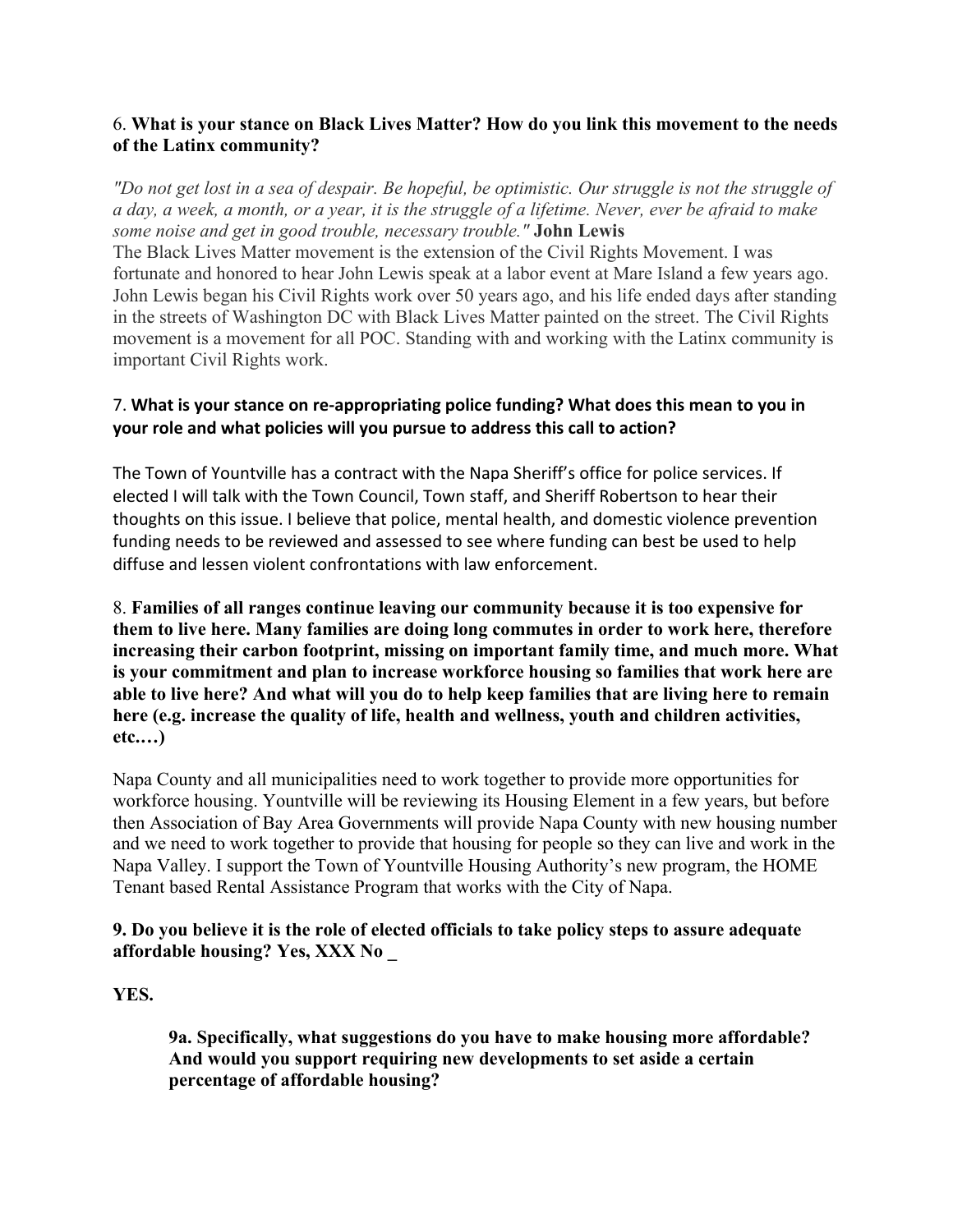I support the Town of Yountville negotiating development agreements that set aside 15% -20% affordable housing. Yountville has very few parcels currently available for housing development but when land becomes available it is imperative that the Town recognizes the importance of providing affordable housing. Creating diverse and inclusive housing opportunities and neighborhoods guarantees a thriving and sustainable future for our community.

## **10. According to a report from July 28th, 2020, homelessness has continued to increase for the last several years in Napa County. In 2016, 317 people were reported to be homeless. In 2020, it reported 464 people. What can you do in the role you're running for to address this important and growing issue?**

The Town of Yountville should be an active partner with Napa County and other municipalities to provide housing and services for the homeless. That should also include financial support as well.

#### **11. In the role you're running for, what can you do to help ensure that transportation meets the needs of youth, working people, families, and seniors?**

I will ask to serve on the NCTPA as I did twenty years ago. Providing affordable transportation options for people is vital so they can continue their employment. The Town of Yountville can be a stronger supporter of Route !0 for residents to travel to Napa and throughout the valley.

### **12. What action steps will you take to diversify the local workforce in your city or town? Additionally, what hiring processes will you pursue to increase the diversity of your City/Town's staff, and boards and commissions?**

I will have a conversation with Town Council, the Town Manager and members of the Yountville Employee Association to ask them to support hiring practices that will diversify the Town's employee workforce.

### **12a. Do you support a policy where aspiring citizens can serve on boards and commissions? Yes, XXX No \_\_\_**

**13. Racial Gaps in Maternal Mortality Persist. Black mothers die at a rate that's 3.3 times greater than whites, and Native American or Alaskan Native women die at a rate 2.5 times greater than whites, according to a report from the Centers for Disease Control and Prevention. Would you work to decrease maternal mortality among women of color, protect reproductive rights and a women's right to choose? Yes, XXX No\_\_\_**

Absolutely YES, I support a women's right to choose, and the effort by organizations like Planned Parenthood to offer reproductive services and health information to all individuals.

### **14. What is at least one specific thing you can do as an elected official to address the needs of LGBTQIA+ people?**